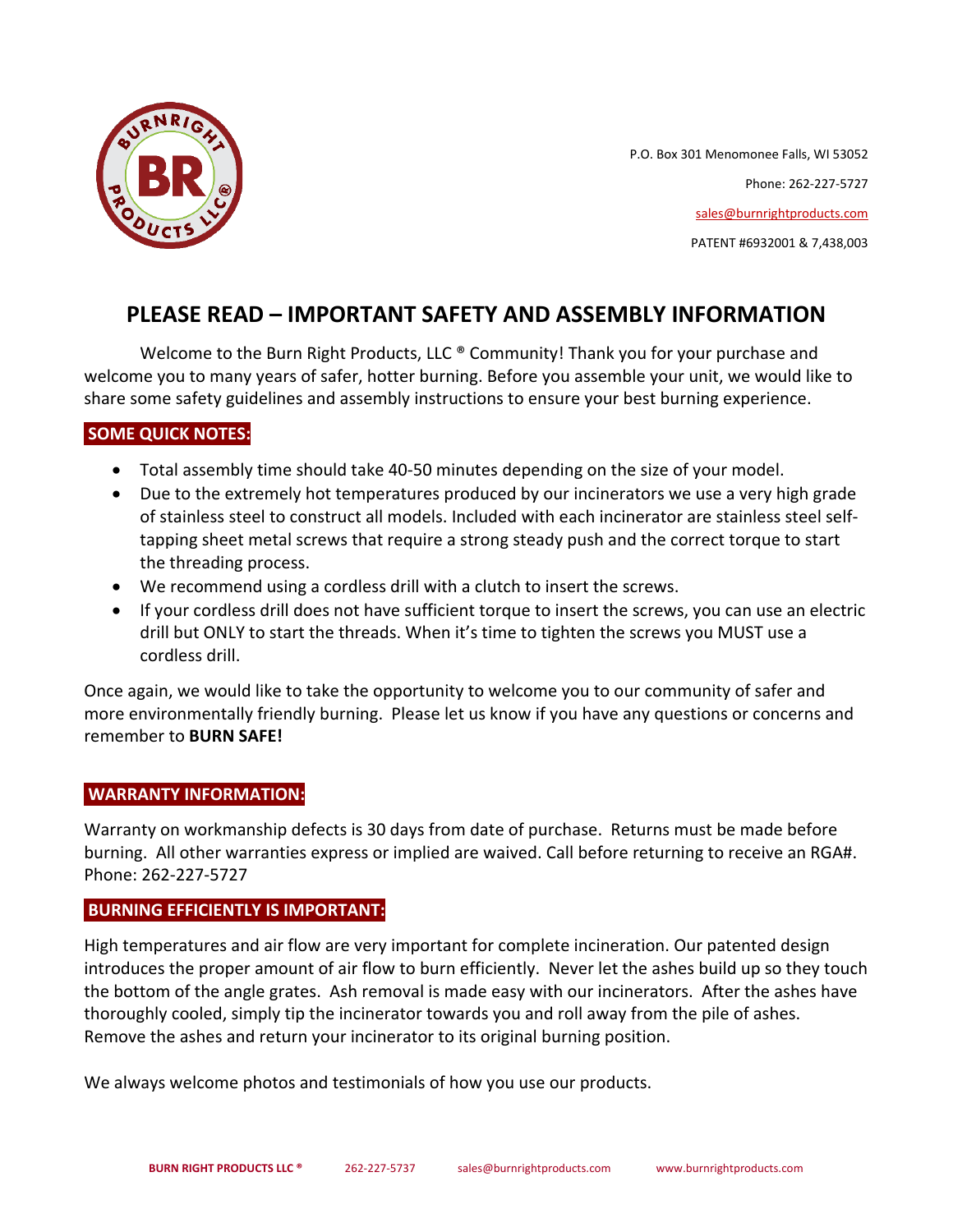# **SAFETY PRECAUTIONS**

It's very important to follow our safety precautions to achieve complete incineration without the smoke and smoldering of a burn barrel.

**IMPORTANT NOTE:** Some state and local governments ban the burning of many waste materials and household garbage. It is important to contact your local city or county environmental office or state environmental agency to obtain necessary burning permits and to find out about local and state burning restrictions.

- Incineration is a good option in cases where garbage or disposal options do not exist. Yard waste, wood that is clean, dry, unpainted and untreated, cardboard items & any other non-recyclable paper products that are safe to burn are great options. **NEVER burn plastic, rubber, batteries or roofing materials.**
- Only use fully assembled models (including all tightened seam screws.)
- All models are for outside use only.
- Always place your Burn Right™ model in the center of a cleared area approximately 30 to 40 feet in diameter with clear overhead.
- **Never burn near or on top of Peat Moss**, which can catch on fire and is hard to extinguish. It can smolder and potentially cause wildfires.
- Never put ashes or use your model on a flammable base, like wood or composite decking
- Add burnable items so airflow is not restricted. Avoid stacking files and confidential papers tightly together like a book.
- Light incinerator/thermal shredder at the top
- Always incinerate with cover dome facing up
- To prevent burns, always use handle and heavy gloves when handling the cover
- Keep a water hose available when incinerating.
- Never burn in high winds; if a storm approaches, you can spray water to completely extinguish burnables without causing damage to your model.
- Do not use flammable liquids
- Do not burn pressurized containers, such as aerosol cans
- Ashes may take one or more days to completely cool. Pour water on ashes to completely extinguish if you wish to move your incinerator before ashes have cooled
- Dispose of ashes as waste material; do not put burnt ashes into a garden. However, ashes from yard waste and untreated wood are okay to use for gardens.
- Keep children and pets away from incinerator when in use
- Do not leave incinerator unattended at any time
- Only use dry burnables.
- When burning, your unit must be level and tight to the ground. If ground is uneven, we recommend adding bricks on top of the base ring for safety and your comfort. Remember that the cover must always be in place to reduce the risk of fire spreading.
- Keep combustible materials away from exterior of incinerator while burning
- If you use our Hi-Temp Mini-Incinerators to remove a tree stump, do not let the stump burn to the ground level. It is important to be very careful as the roots of the tree could continue to burn for several days or weeks, which could potentially cause a forest fire.

**These are only a few general safety precautions. Your common sense is required at all times.**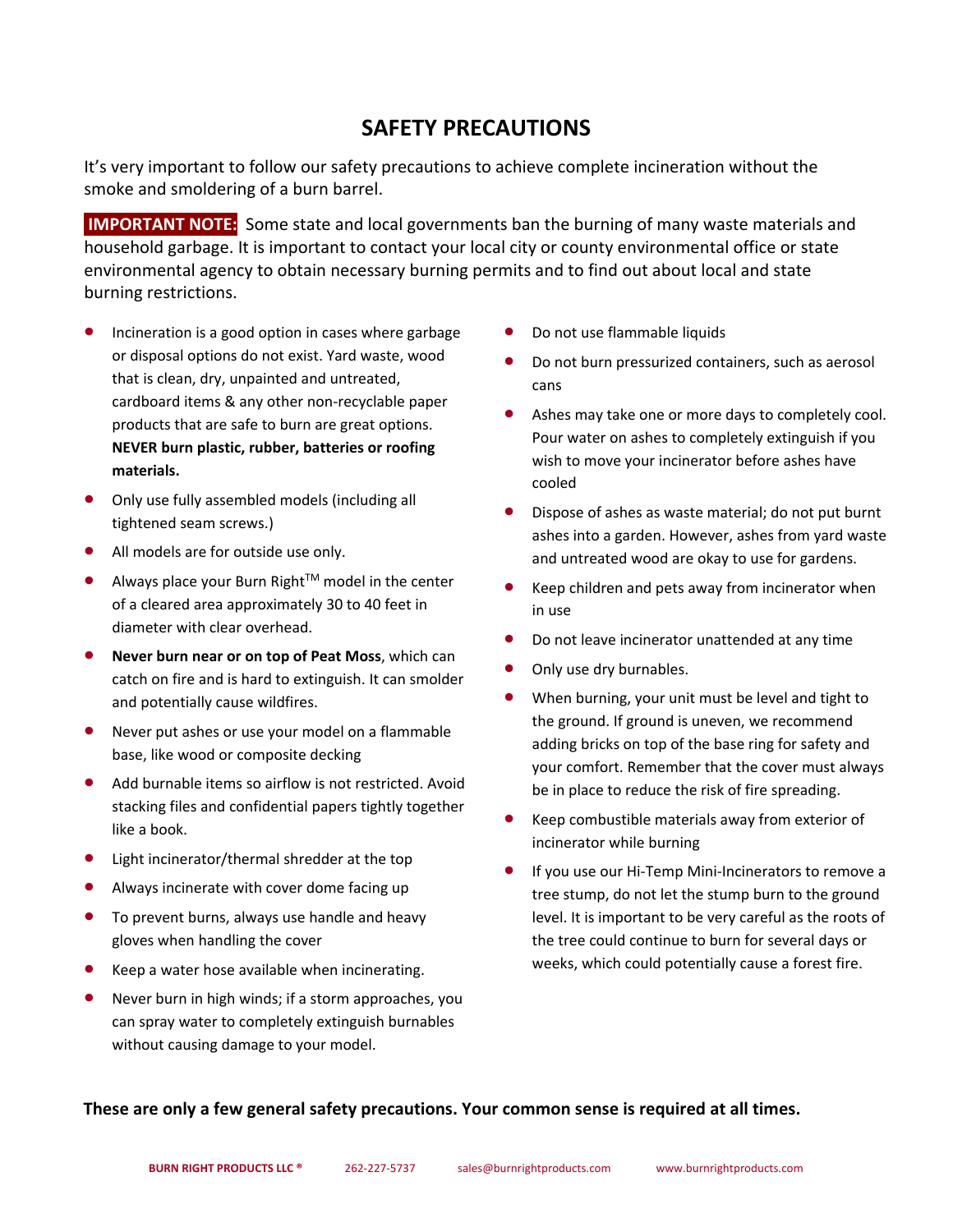# **ASSEMBLY INSTRUCTIONS**

### **Please read all assembly instructions thoroughly before assembly. You can also view our helpful Assembly Video that can be found on our website or YouTube channel.**

**EQUIPMENT NEEDED:** Leather work gloves, Cordless Drill with Clutch and 5/16" Hex Drive, 2 Pliers

**CAUTION:** Parts may have sharp edges and should be handled only when wearing work gloves.



## **STEP ONE: SECURING PANELS TOGETHER**

Take two Panels and stand them on end, ensuring the triangle shaped holes are at the top.

Start screws in three of the holes in the top half of the incinerator. The 10-32x1/2" self-threading S.S. screws must be inserted from the outside but should not be completely tightened at this time. Do not place screws in the 1<sup>st</sup>

and  $2<sup>nd</sup>$  holes from the top or the last hold from the bottom as these will be used later for the Base Ring and Cover Clips. Follow the above procedure to assemble the third and fourth panel, forming a cylinder.



# **STEP TWO: ASSEMBLING THE BASE RING**

Part A: Use four of the 10-24x3/4" S.S. screws with nuts to connect the pieces of the Base Ring.



**Part B:** Secure the Base Ring to the bottom of your incinerator, ensuring the tabs with holes go on the outside of the unit. Use twelve 10-32x1/2" self-threading S.S. screws to attach. Make sure to tighten the screws on the four seams last.



## **STEP THREE: ATTACHING THE COVER CLIPS**

Turn your incinerator right side up, with the triangle shaped holes towards the ground. Take three Clips and 10-32x1/2" self-threading S.S. screws. Using the screws, attach two of the Clips on opposite sides of the unit (180 degrees apart) with the third Clip placed in between them, as shown here.